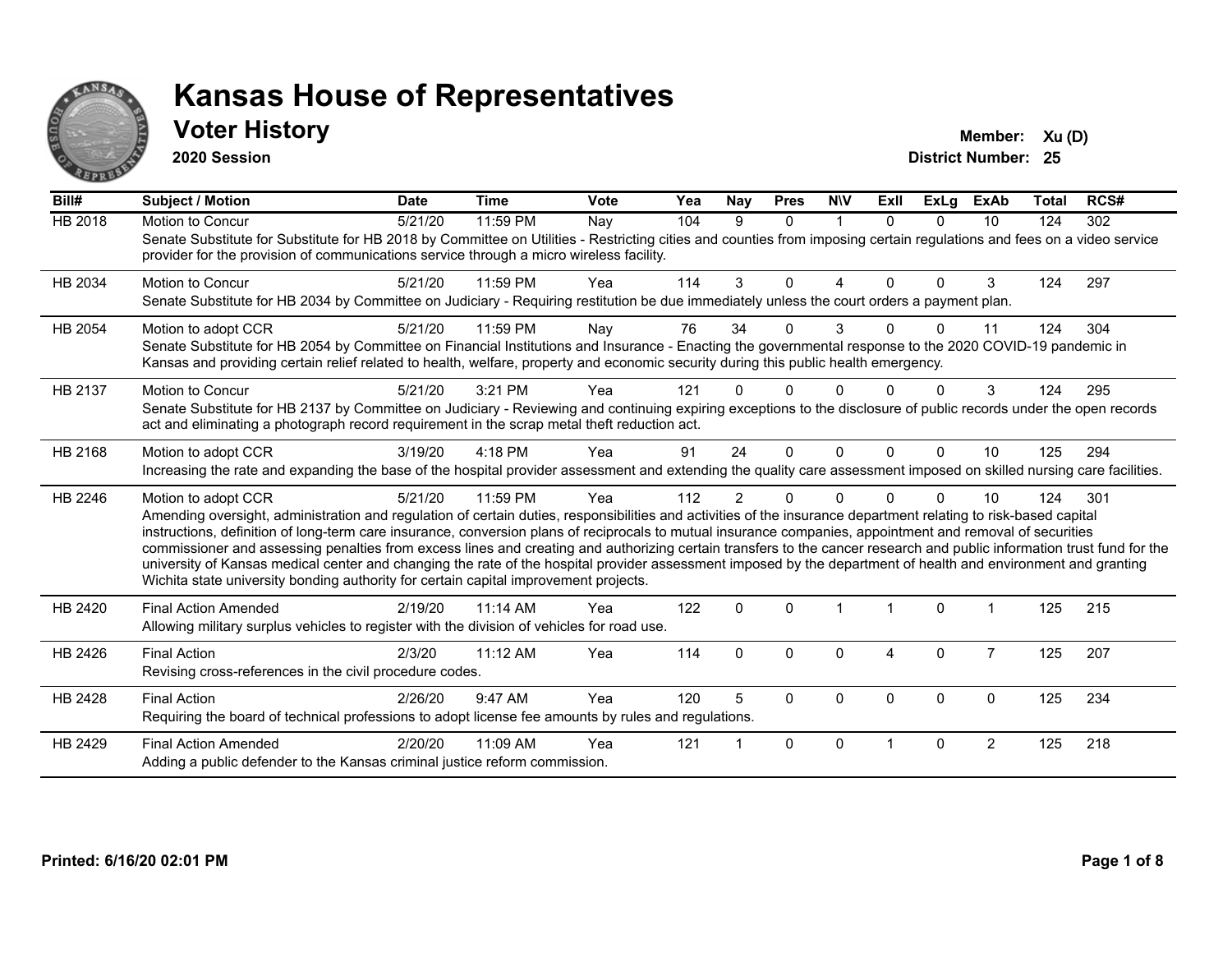

#### **Voter History Member:**  $Xu(D)$

**2020 Session**

| Bill#          | <b>Subject / Motion</b>                                                                                                                                                                                                                                                    | <b>Date</b> | <b>Time</b> | Vote | Yea | <b>Nay</b>   | <b>Pres</b>  | <b>NIV</b>   | ExII           | ExLa         | <b>ExAb</b>    | <b>Total</b> | RCS# |
|----------------|----------------------------------------------------------------------------------------------------------------------------------------------------------------------------------------------------------------------------------------------------------------------------|-------------|-------------|------|-----|--------------|--------------|--------------|----------------|--------------|----------------|--------------|------|
| <b>HB 2432</b> | <b>Final Action Amended</b>                                                                                                                                                                                                                                                | 2/20/20     | 11:10 AM    | Yea  | 122 | $\Omega$     | $\mathbf{0}$ | $\mathbf{0}$ |                | $\mathbf{0}$ | 2              | 125          | 219  |
|                | Creating the Kansas pesticide waste disposal program and allowing up to \$50,000 to be transferred annually from the Kansas agricultural remediation fund to a new<br>Kansas pesticide waste disposal fund.                                                                |             |             |      |     |              |              |              |                |              |                |              |      |
| HB 2438        | <b>Final Action</b><br>Allowing certain exceptions to the confidentiality of state child death review board documents.                                                                                                                                                     | 2/26/20     | 9:48 AM     | Yea  | 125 | $\Omega$     | 0            | $\mathbf{0}$ | $\Omega$       | $\mathbf{0}$ | $\Omega$       | 125          | 235  |
| <b>HB 2447</b> | <b>Final Action Amended</b><br>Changing how two-way electronic audio-visual communication is used in courts.                                                                                                                                                               | 2/20/20     | 11:16 AM    | Yea  | 83  | 39           | $\mathbf{0}$ | 0            | 1              | $\mathbf{0}$ | $\overline{2}$ | 125          | 220  |
| HB 2448        | <b>Final Action Amended</b><br>Changing penalties for crimes related to motor vehicles.                                                                                                                                                                                    | 2/19/20     | 11:15 AM    | Nay  | 98  | 25           | $\pmb{0}$    | 0            | $\overline{1}$ | $\pmb{0}$    | $\overline{1}$ | 125          | 216  |
| HB 2449        | <b>Final Action</b><br>Changing the requirements for board of indigents' defense services appointments.                                                                                                                                                                    | 2/20/20     | 11:17 AM    | Yea  | 99  | 23           | $\Omega$     | 0            |                | $\mathbf{0}$ | $\overline{2}$ | 125          | 221  |
| HB 2451        | <b>Final Action</b><br>Amending Kansas department of agriculture division of animal health license, permit and registration renewal deadlines.                                                                                                                             | 2/20/20     | 11:18 AM    | Yea  | 122 | 0            | $\mathbf{0}$ | 0            |                | $\mathbf{0}$ | $\overline{c}$ | 125          | 222  |
| HB 2452        | <b>Final Action</b><br>Creating the Kansas reading readiness act.                                                                                                                                                                                                          | 2/26/20     | 9:49 AM     | Yea  | 125 | $\Omega$     | 0            | 0            | $\Omega$       | $\mathbf 0$  | $\mathbf 0$    | 125          | 236  |
| HB 2454        | <b>Final Action Amended</b><br>Self-storage unit rentals; sales and towing of property for nonpayment of rent or abandonment; contractual value of property.                                                                                                               | 2/19/20     | 11:17 AM    | Yea  | 114 | 9            | $\mathbf{0}$ | $\mathbf{0}$ |                | $\Omega$     | $\overline{1}$ | 125          | 217  |
| HB 2456        | <b>Final Action</b><br>Clarifying the definition of the term "possession" in the Kansas criminal code.                                                                                                                                                                     | 2/26/20     | 9:50 AM     | Yea  | 124 |              | $\Omega$     | $\mathbf{0}$ | <sup>0</sup>   | $\mathbf{0}$ | $\Omega$       | 125          | 237  |
| HB 2462        | <b>Final Action</b><br>Updating provisions related to the Kansas department of agriculture division of conservation.                                                                                                                                                       | 2/26/20     | 9:51 AM     | Yea  | 125 | $\mathbf{0}$ | $\mathbf{0}$ | 0            | $\Omega$       | $\mathbf{0}$ | $\Omega$       | 125          | 238  |
| HB 2463        | <b>Final Action Amended</b><br>Amending the Kansas pesticide law's licensure requirements and the Kansas chemigation safety law's permittee requirements.                                                                                                                  | 2/26/20     | $9:52$ AM   | Yea  | 125 | $\Omega$     | $\Omega$     | $\Omega$     | $\Omega$       | $\Omega$     | $\Omega$       | 125          | 239  |
| HB 2464        | <b>Final Action Amended</b><br>Updating egg repacking requirements for retailers.                                                                                                                                                                                          | 2/26/20     | 9:53 AM     | Yea  | 121 | $\Delta$     | 0            | $\Omega$     | $\Omega$       | $\Omega$     | $\mathbf 0$    | 125          | 240  |
| HB 2466        | <b>Final Action</b><br>Enacting the Kansas taxpayer protection act; requiring the signature and tax identification number of paid tax return preparers on income tax returns; authorizing<br>actions to enjoin paid tax return preparers from engaging in certain conduct. | 2/10/20     | 11:10 AM    | Yea  | 118 |              | 0            |              | $\mathfrak{p}$ | $\Omega$     | 3              | 125          | 212  |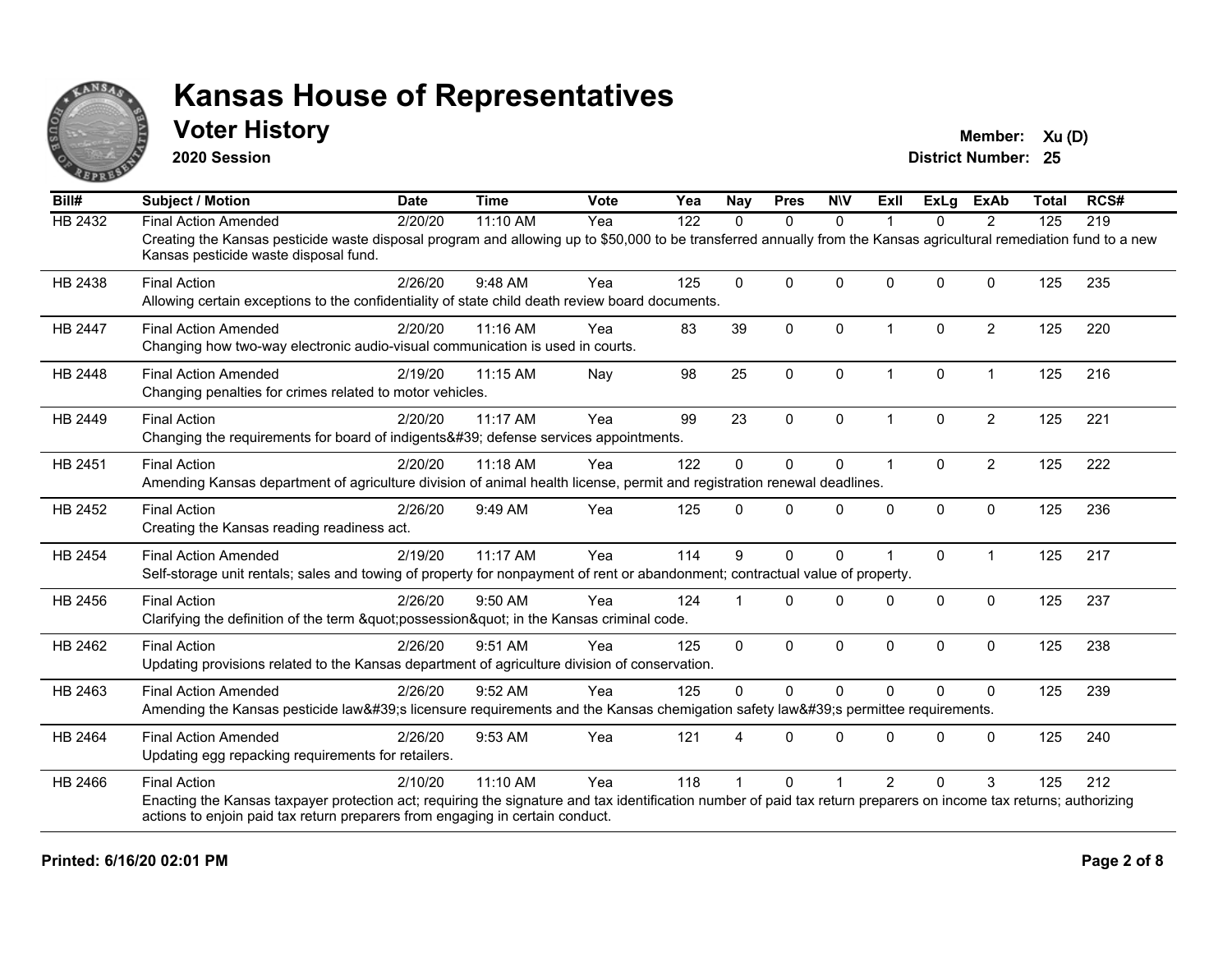

#### **Voter History Member:**  $Xu(D)$

**2020 Session**

| Bill#          | <b>Subject / Motion</b>                                                                                                                                                                 | <b>Date</b> | <b>Time</b> | Vote | Yea | Nay             | <b>Pres</b> | <b>NIV</b>   | ExII     | ExLa     | <b>ExAb</b>    | <b>Total</b> | RCS# |
|----------------|-----------------------------------------------------------------------------------------------------------------------------------------------------------------------------------------|-------------|-------------|------|-----|-----------------|-------------|--------------|----------|----------|----------------|--------------|------|
| <b>HB 2467</b> | <b>Final Action Amended</b>                                                                                                                                                             | 2/7/20      | 4:10 PM     | Yea  | 105 | $\overline{15}$ | $\Omega$    | 3            | $\Omega$ | 2        | $\Omega$       | 125          | 211  |
|                | Removing the spousal exception from sexual battery and requiring a domestic violence offender assessment on a first conviction of domestic battery.                                     |             |             |      |     |                 |             |              |          |          |                |              |      |
| HB 2469        | <b>Final Action Amended</b>                                                                                                                                                             | 2/26/20     | $9:54$ AM   | Yea  | 120 | 5               | $\Omega$    | $\mathbf{0}$ | 0        | $\Omega$ | $\Omega$       | 125          | 241  |
|                | Extending terminal medical release to inmates in the custody of the department of corrections with a condition likely to cause death within 120 days.                                   |             |             |      |     |                 |             |              |          |          |                |              |      |
| HB 2470        | <b>Final Action</b>                                                                                                                                                                     | 2/26/20     | $9:55$ AM   | Yea  | 125 | $\Omega$        | $\Omega$    | $\mathbf{0}$ | $\Omega$ | $\Omega$ | $\mathbf{0}$   | 125          | 242  |
|                | Clarifying jurisdiction and supervision of offenders in a certified drug abuse treatment program.                                                                                       |             |             |      |     |                 |             |              |          |          |                |              |      |
| HB 2479        | <b>Final Action</b>                                                                                                                                                                     | 2/26/20     | $9:56$ AM   | Yea  | 125 | $\Omega$        | $\Omega$    | $\mathbf{0}$ | $\Omega$ | $\Omega$ | $\mathbf{0}$   | 125          | 243  |
|                | Codifying the NAIC corporate governance model regulation into statute.                                                                                                                  |             |             |      |     |                 |             |              |          |          |                |              |      |
| HB 2480        | <b>Final Action</b>                                                                                                                                                                     | 2/26/20     | 9:57 AM     | Yea  | 125 | $\Omega$        | $\Omega$    | $\Omega$     | $\Omega$ | $\Omega$ | $\Omega$       | 125          | 244  |
|                | Updating the definition of long-term care insurance contained in the long-term care insurance act.                                                                                      |             |             |      |     |                 |             |              |          |          |                |              |      |
| HB 2487        | <b>Emergency Final Action</b>                                                                                                                                                           | 2/26/20     | 4:22 PM     | Yea  | 118 | $\overline{7}$  | $\Omega$    | $\mathbf{0}$ | $\Omega$ | $\Omega$ | 0              | 125          | 262  |
|                | Including emotional disability rather than emotional disturbance in the definitions of "children with disabilities" and "individuals with disabilities. "                               |             |             |      |     |                 |             |              |          |          |                |              |      |
| HB 2490        | <b>Final Action</b>                                                                                                                                                                     | 3/12/20     | 11:21 AM    | Yea  | 118 | $\overline{2}$  | $\Omega$    | $\mathbf{0}$ |          | $\Omega$ | 4              | 125          | 276  |
|                | Kansas corporation NOL carryforward extension.                                                                                                                                          |             |             |      |     |                 |             |              |          |          |                |              |      |
| HB 2495        | <b>Final Action</b>                                                                                                                                                                     | 2/26/20     | 9:58 AM     | Yea  | 125 | $\mathbf 0$     | $\mathbf 0$ | $\mathbf 0$  | $\Omega$ | $\Omega$ | $\Omega$       | 125          | 245  |
|                | Authorizing the crime victims compensation board to waive application time restrictions for a victim of a sexually violent crime to receive compensation for mental                     |             |             |      |     |                 |             |              |          |          |                |              |      |
|                | health counseling.                                                                                                                                                                      |             |             |      |     |                 |             |              |          |          |                |              |      |
| HB 2496        | <b>Final Action</b>                                                                                                                                                                     | 2/26/20     | 9:59 AM     | Yea  | 125 | $\Omega$        | $\Omega$    | $\Omega$     | $\Omega$ | $\Omega$ | $\mathbf{0}$   | 125          | 246  |
|                | Authorizing court services officers and community corrections officers to provide a certification of identification to offenders.                                                       |             |             |      |     |                 |             |              |          |          |                |              |      |
| HB 2500        | <b>Emergency Final Action Amended</b>                                                                                                                                                   | 2/20/20     | 11:48 AM    | Yea  | 122 | U               | $\Omega$    | $\Omega$     |          | $\Omega$ | $\overline{2}$ | 125          | 226  |
|                | Amending the Kansas power of attorney act regarding the form of a power of attorney and the duties of third parties relying and acting on a power of attorney.                          |             |             |      |     |                 |             |              |          |          |                |              |      |
| HB 2501        | <b>Final Action Amended</b>                                                                                                                                                             | 2/20/20     | 11:19 AM    | Yea  | 119 | 3               | $\Omega$    | $\Omega$     |          | $\Omega$ | $\overline{2}$ | 125          | 223  |
|                | Allowing salvage vehicle pools to apply for ownership documents for vehicles that are disclaimed by insurance companies.                                                                |             |             |      |     |                 |             |              |          |          |                |              |      |
| HB 2503        | <b>Final Action Amended</b>                                                                                                                                                             | 2/26/20     | 10:00 AM    | Yea  | 125 | $\Omega$        | $\Omega$    | $\Omega$     | $\Omega$ | $\Omega$ | $\Omega$       | 125          | 247  |
|                | Authorizing the transfer of \$268,412,000 from the state general fund to the KPERS fund during fiscal year 2020 and eliminating certain level-dollar employer<br>contribution payments. |             |             |      |     |                 |             |              |          |          |                |              |      |
| HB 2506        | <b>EFA Sub Bill Amended</b>                                                                                                                                                             | 2/26/20     | $4:26$ PM   | Yea  | 123 | $\mathcal{P}$   | $\Omega$    | $\Omega$     | $\Omega$ | $\Omega$ | $\Omega$       | 125          | 265  |
|                | Expanding the military spouse and servicemember's expedited licensure law to certain other license, certificate or registration applicants.                                             |             |             |      |     |                 |             |              |          |          |                |              |      |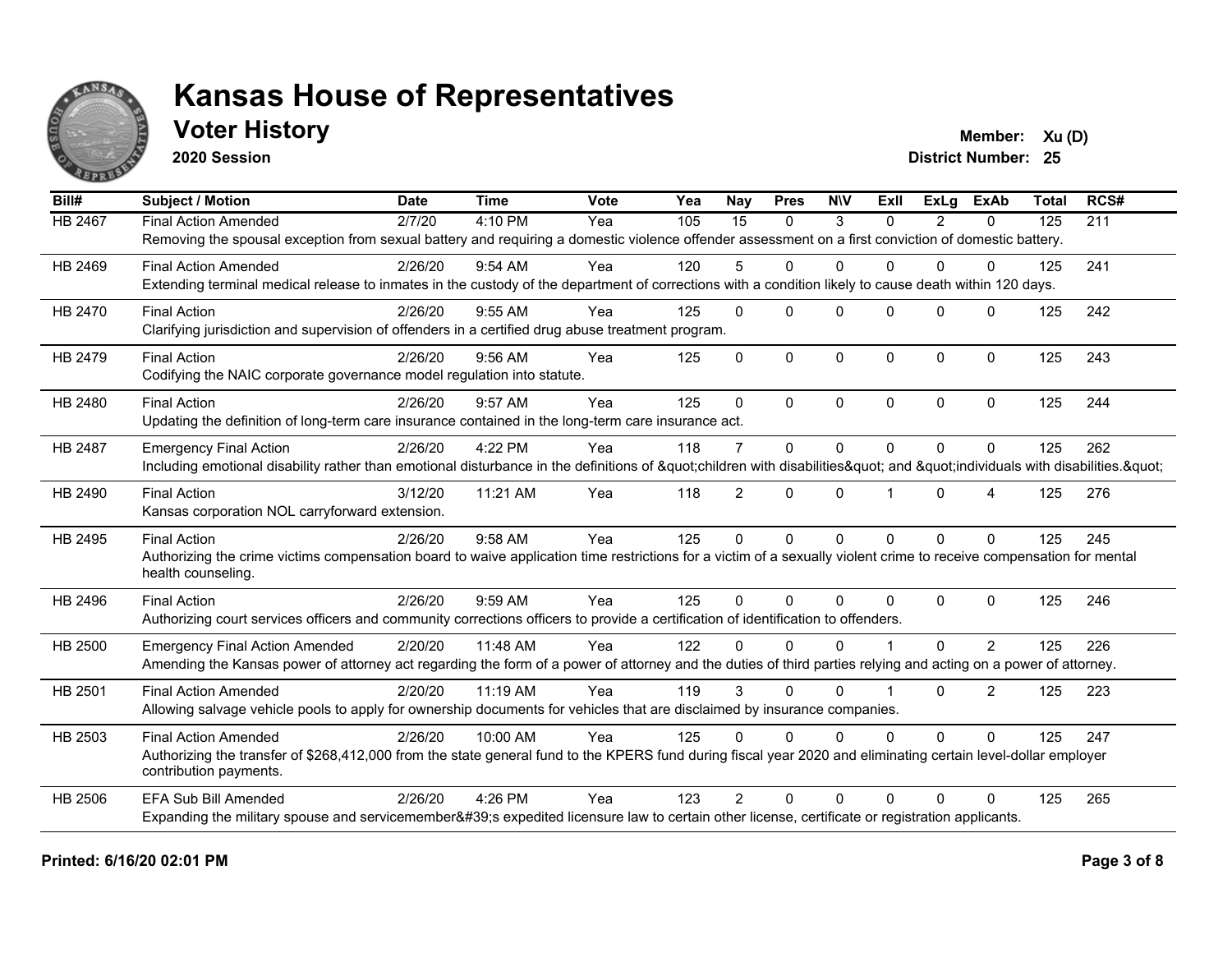

#### **Voter History Member:**  $Xu(D)$

**2020 Session**

| Bill#          | <b>Subject / Motion</b>                                                                                                                                                                                                                                                                                                                                                                                                                                                                                                                             | <b>Date</b> | <b>Time</b> | <b>Vote</b> | Yea | <b>Nay</b>      | <b>Pres</b>    | <b>NIV</b>   | ExII           | <b>ExLg</b>  | <b>ExAb</b>    | <b>Total</b> | RCS# |
|----------------|-----------------------------------------------------------------------------------------------------------------------------------------------------------------------------------------------------------------------------------------------------------------------------------------------------------------------------------------------------------------------------------------------------------------------------------------------------------------------------------------------------------------------------------------------------|-------------|-------------|-------------|-----|-----------------|----------------|--------------|----------------|--------------|----------------|--------------|------|
| <b>HB 2507</b> | <b>Final Action Amended</b><br>Liability protection for businesses that participate in high school work-based learning programs.                                                                                                                                                                                                                                                                                                                                                                                                                    | 2/26/20     | 10:01 AM    | Nay         | 97  | $\overline{27}$ | $\overline{1}$ | $\Omega$     | $\Omega$       | $\Omega$     | $\Omega$       | 125          | 248  |
| HB 2509        | <b>Emergency Final Action</b><br>Vacating certain blocks in the original town plat set aside for a college and a park of the city of Americus and vesting fee simple title in the city.                                                                                                                                                                                                                                                                                                                                                             | 2/26/20     | 4:22 PM     | Yea         | 122 | 3               | $\Omega$       | $\Omega$     | <sup>0</sup>   | $\Omega$     | $\Omega$       | 125          | 263  |
| HB 2510        | <b>Emergency Final Action</b><br>Special districts may be dissolved and responsibilities assumed by a city.                                                                                                                                                                                                                                                                                                                                                                                                                                         | 2/26/20     | 4:29 PM     | Yea         | 122 | 3               | $\Omega$       | $\mathbf{0}$ | $\Omega$       | $\Omega$     | $\mathbf 0$    | 125          | 267  |
| HB 2510        | Motion to adopt CCR<br>Creating the Kansas promise scholarship act; requiring a Kansas foster care children annual academic report card; authorizing the state board of regents on behalf of<br>Kansas state university to sell certain real property in Saline county; providing payment or waiver of tuition for certain dually or concurrently enrolled students;<br>authorizing the practice of the healing arts by healing arts school clinics; providing ACT college entrance exams and workkeys assessments to nonpublic school<br>students. | 5/21/20     | 11:59 PM    | Yea         | 110 | 3               | $\mathbf{0}$   |              | <sup>0</sup>   | $\Omega$     | 10             | 124          | 300  |
| HB 2515        | <b>Emergency Final Action Amended</b><br>Creating the Kansas promise scholarship program.                                                                                                                                                                                                                                                                                                                                                                                                                                                           | 2/20/20     | 11:47 AM    | Yea         | 116 | 6               | $\Omega$       | $\Omega$     | $\overline{1}$ | $\Omega$     | $\overline{2}$ | 125          | 225  |
| HB 2516        | <b>Final Action Amended</b><br>Enacting the first-time home buyer savings account act.                                                                                                                                                                                                                                                                                                                                                                                                                                                              | 2/26/20     | 10:03 AM    | Yea         | 123 | $\overline{2}$  | $\mathbf{0}$   | $\Omega$     | $\Omega$       | $\Omega$     | $\mathbf 0$    | 125          | 249  |
| HB 2518        | <b>Final Action</b><br>Counting any crime with a domestic violence designation as a prior conviction under domestic battery.                                                                                                                                                                                                                                                                                                                                                                                                                        | 2/26/20     | 10:04 AM    | Yea         | 125 | $\Omega$        | $\mathbf{0}$   | $\mathbf{0}$ | $\Omega$       | $\Omega$     | $\Omega$       | 125          | 250  |
| HB 2521        | <b>Emergency Final Action Amended</b><br>Enacting the revised uniform athlete agents act.                                                                                                                                                                                                                                                                                                                                                                                                                                                           | 2/20/20     | 11:49 AM    | Yea         | 122 | $\Omega$        | $\mathbf 0$    | 0            |                | $\mathbf 0$  | $\overline{2}$ | 125          | 227  |
| HB 2524        | <b>Final Action</b><br>Updating motor carrier laws and regulation of motor carriers by the state corporation commission.                                                                                                                                                                                                                                                                                                                                                                                                                            | 2/17/20     | 11:24 AM    | Yea         | 118 | $\Omega$        | $\Omega$       | $\Omega$     | 3              | $\Omega$     | $\overline{4}$ | 125          | 213  |
| HB 2528        | <b>Final Action</b><br>Providing for all vehicles more than 35 years old to qualify as an antique vehicle.                                                                                                                                                                                                                                                                                                                                                                                                                                          | 2/26/20     | 10:05 AM    | Yea         | 124 |                 | $\mathbf{0}$   | $\Omega$     | $\Omega$       | $\Omega$     | $\mathbf{0}$   | 125          | 251  |
| HB 2540        | <b>Emergency Final Action Amended</b><br>Requiring moneys attributable to at-risk student weighting be expended for approved at-risk educational programs.                                                                                                                                                                                                                                                                                                                                                                                          | 2/26/20     | 4:37 PM     | Yea         | 111 | 14              | $\Omega$       | 0            | $\Omega$       | 0            | $\mathbf 0$    | 125          | 274  |
| HB 2546        | <b>Final Action</b><br>Creating the crime of sexual extortion and adding the crime to the Kansas offender registration act.                                                                                                                                                                                                                                                                                                                                                                                                                         | 2/26/20     | 10:06 AM    | Yea         | 125 | n               | $\Omega$       | 0            | $\Omega$       | $\mathbf{0}$ | $\mathbf 0$    | 125          | 252  |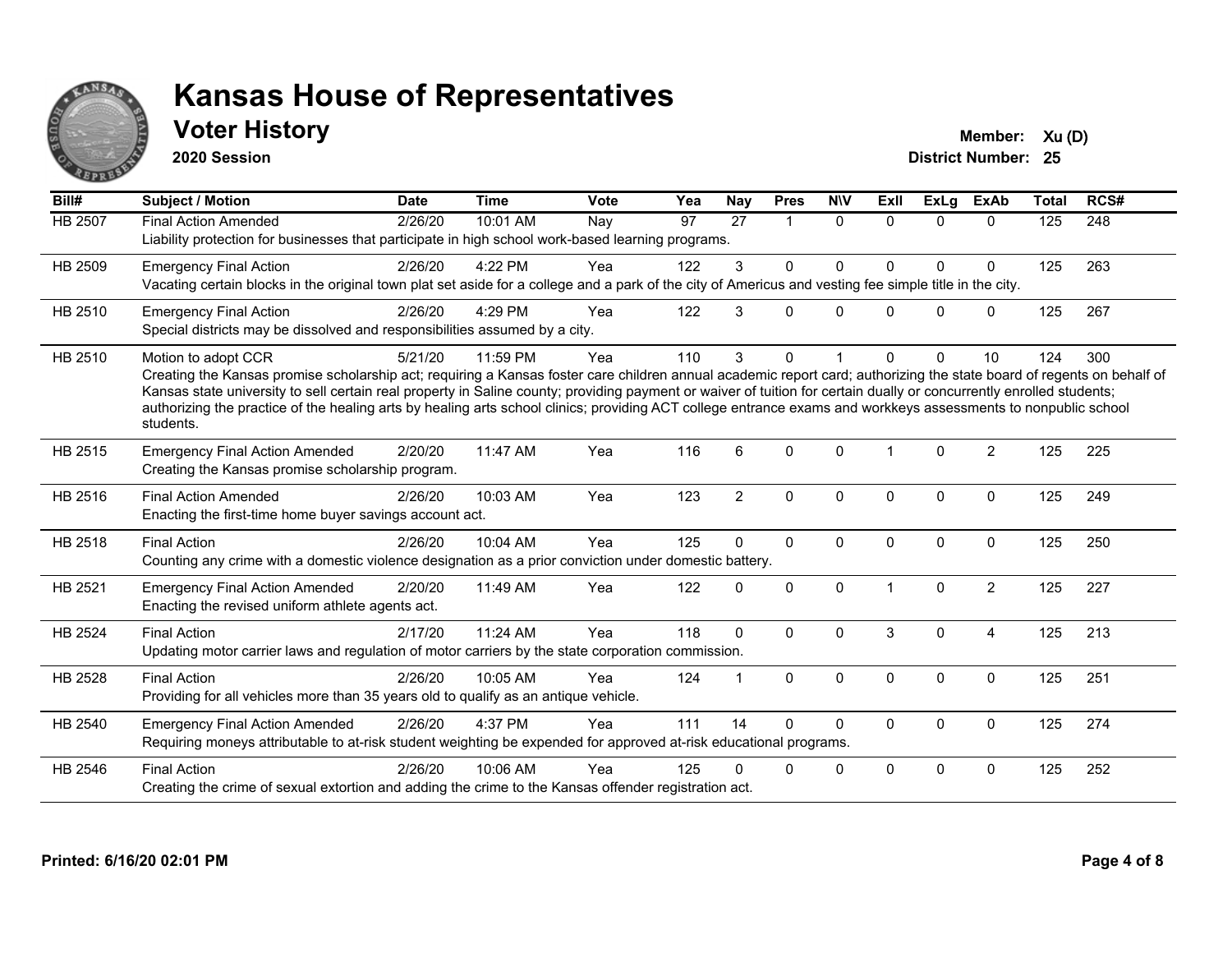

### **Voter History Member:**  $Xu(D)$

**2020 Session**

| Bill#          | <b>Subject / Motion</b>                                                                                                                                                                                                                                                                                  | <b>Date</b> | <b>Time</b> | Vote | Yea | Nay            | <b>Pres</b>          | <b>NIV</b>   | ExII                    | ExLa     | <b>ExAb</b>    | <b>Total</b> | RCS# |
|----------------|----------------------------------------------------------------------------------------------------------------------------------------------------------------------------------------------------------------------------------------------------------------------------------------------------------|-------------|-------------|------|-----|----------------|----------------------|--------------|-------------------------|----------|----------------|--------------|------|
| HB 2547        | <b>Final Action Amended</b><br>Making changes to suspended drivers' license requirements.                                                                                                                                                                                                                | 2/26/20     | 10:07 AM    | Yea  | 125 | $\Omega$       | $\mathbf{0}$         | 0            | $\Omega$                | 0        | $\mathbf{0}$   | 125          | 253  |
| HB 2548        | <b>Final Action Amended</b><br>Claims against the state submitted by the Joint Committee on Special Claims Against the State.                                                                                                                                                                            | 3/13/20     | 8:19 AM     | Yea  | 115 | 1              | $\Omega$             | $\Omega$     | 2                       | $\Omega$ | $\overline{7}$ | 125          | 282  |
| <b>HB 2554</b> | <b>Final Action</b><br>Enacting the uniform fiduciary income and principal act (UFIPA).                                                                                                                                                                                                                  | 2/26/20     | 10:08 AM    | Yea  | 125 | $\Omega$       | $\Omega$             | $\mathbf{0}$ | $\Omega$                | $\Omega$ | $\Omega$       | 125          | 254  |
| HB 2571        | <b>Final Action Amended</b><br>Club and drinking establishment liquor license eligibility; spouse is a law enforcement officer in another county.                                                                                                                                                        | 3/12/20     | 11:22 AM    | Yea  | 108 | 12             | $\Omega$             | $\mathbf{0}$ | $\overline{1}$          | $\Omega$ | 4              | 125          | 277  |
| HB 2575        | <b>Emergency Final Action Amended</b><br>Amending the Kansas drycleaner environmental response act to change the required deductible rate, environmental surcharge rate and penalty fine amount.                                                                                                         | 2/26/20     | 4:31 PM     | Yea  | 95  | 29             |                      | $\Omega$     | $\Omega$                | $\Omega$ | $\Omega$       | 125          | 269  |
| HB 2583        | <b>Emergency Final Action</b><br>Clarify the vacation of territory from city boundaries or release of easements.                                                                                                                                                                                         | 2/26/20     | 4:35 PM     | Yea  | 124 |                | $\Omega$             | $\Omega$     | $\Omega$                | 0        | $\Omega$       | 125          | 273  |
| HB 2585        | <b>Emergency Final Action Amended</b><br>Amending the Kansas drycleaner environmental response act to change the required deductible rate, environmental surcharge rate and penalty fine amount.                                                                                                         | 2/26/20     | 4:27 PM     | Yea  | 123 | $\overline{2}$ | $\Omega$             | $\Omega$     | $\Omega$                | 0        | $\Omega$       | 125          | 266  |
| HB 2585        | Motion to Concur<br>Senate Substitute for HB 2585 by Committee on Utilities - Exempting certain public utilities from Kansas income taxation and allowing the state corporation<br>commission to approve certain contract and reduced electric rates and associated cost recovery from all rate classes. | 5/21/20     | 3:59 PM     | Nay  | 75  | 45             |                      | $\Omega$     | U                       | 0        | 3              | 124          | 296  |
| <b>HB 2587</b> | <b>Final Action</b><br>Allowing venue for an agency adoption to be where a state agency or their subcontracting agencies have offices when the state is the agency.                                                                                                                                      | 2/26/20     | 10:09 AM    | Yea  | 124 |                | $\Omega$             | $\Omega$     | U                       | 0        | 0              | 125          | 255  |
| <b>HB 2595</b> | <b>Final Action Amended</b><br>Eliminating the 30-day delay before offering state surplus property for sale to the general public.                                                                                                                                                                       | 2/20/20     | 11:20 AM    | Yea  | 118 | 3              | $\blacktriangleleft$ | $\Omega$     |                         | $\Omega$ | $\overline{2}$ | 125          | 224  |
| HB 2596        | <b>Final Action Amended</b><br>Allowing an alcoholic liquor manufacturer to obtain a drinking establishment license under certain conditions.                                                                                                                                                            | 3/12/20     | 11:23 AM    | Yea  | 113 |                | $\Omega$             | $\Omega$     | $\overline{\mathbf{1}}$ | $\Omega$ | $\overline{4}$ | 125          | 278  |
| HB 2618        | <b>Emergency Final Action Amended</b><br>Establishing a state broadband grant program under the department of commerce to encourage the deployment of broadband in the state.                                                                                                                            | 2/26/20     | 4:33 PM     | Yea  | 120 |                | $\Omega$             | $\Omega$     | $\Omega$                | 0        | 0              | 125          | 271  |
| HB 2619        | <b>Final Action</b><br>Adjusting the frequency of the KPERS actuarial experience study.                                                                                                                                                                                                                  | 2/26/20     | 10:10 AM    | Yea  | 118 |                | $\Omega$             | $\Omega$     | $\Omega$                | $\Omega$ | $\Omega$       | 125          | 256  |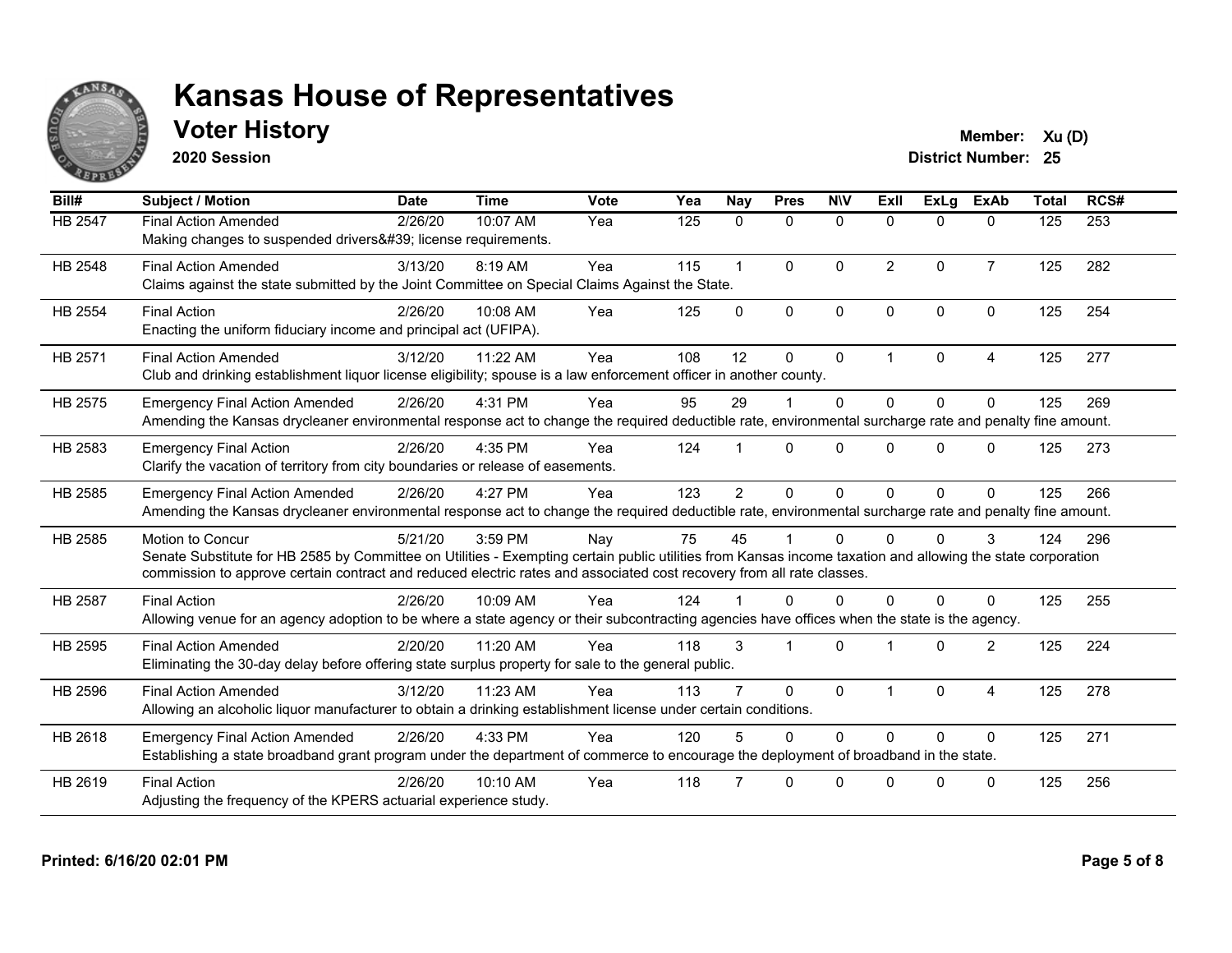

#### **Voter History Member:**  $Xu(D)$

**2020 Session**

| Bill#           | <b>Subject / Motion</b>                                                                                                                                                                                                                                                                                                                                                                                                                                                                                                                                                                                                                                                                                                                                                                                                                                                                                                                                                                                       | <b>Date</b> | <b>Time</b> | <b>Vote</b> | Yea | <b>Nay</b> | <b>Pres</b> | <b>NIV</b> | <b>ExII</b>    | <b>ExLg</b> | <b>ExAb</b>    | <b>Total</b> | RCS# |
|-----------------|---------------------------------------------------------------------------------------------------------------------------------------------------------------------------------------------------------------------------------------------------------------------------------------------------------------------------------------------------------------------------------------------------------------------------------------------------------------------------------------------------------------------------------------------------------------------------------------------------------------------------------------------------------------------------------------------------------------------------------------------------------------------------------------------------------------------------------------------------------------------------------------------------------------------------------------------------------------------------------------------------------------|-------------|-------------|-------------|-----|------------|-------------|------------|----------------|-------------|----------------|--------------|------|
| <b>HB 2619</b>  | <b>Motion to Concur</b><br>Senate Substitute for HB 2619 by Committee on Financial Institutions and Insurance - Enacting the Kansas economic recovery loan deposit program, updating field of<br>membership requirements of credit unions and allowing privilege tax deductions on agricultural real estate loans and single family residence loans.                                                                                                                                                                                                                                                                                                                                                                                                                                                                                                                                                                                                                                                          | 5/21/20     | 11:59 PM    | Yea         | 114 | 3          | $\Omega$    | $\Omega$   | $\Omega$       | $\Omega$    | $\overline{7}$ | 124          | 298  |
| HB 2646         | <b>Final Action</b><br>Allowing the attorney general to coordinate training for law enforcement agencies on missing and murdered indigenous people.                                                                                                                                                                                                                                                                                                                                                                                                                                                                                                                                                                                                                                                                                                                                                                                                                                                           | 2/26/20     | 10:11 AM    | Yea         | 125 | 0          | 0           | ∩          |                | U           | 0              | 125          | 257  |
| HB 2689         | <b>Final Action Amended</b><br>Amending the angel investor tax credit with respect to the definition of qualified securities, tax credit limitations and amounts, investor requirements and extending the<br>date that credits may be allowed.                                                                                                                                                                                                                                                                                                                                                                                                                                                                                                                                                                                                                                                                                                                                                                | 3/13/20     | 8:23 AM     | Yea         | 103 | 12         |             | $\Omega$   | $\overline{2}$ | $\Omega$    | $\overline{7}$ | 125          | 283  |
| HB 2695         | <b>Emergency Final Action</b><br>Allowing special agents from the department of corrections to attend the Kansas law enforcement training center.                                                                                                                                                                                                                                                                                                                                                                                                                                                                                                                                                                                                                                                                                                                                                                                                                                                             | 2/26/20     | 4:34 PM     | Yea         | 125 | 0          | $\Omega$    | $\Omega$   | $\Omega$       | $\Omega$    | $\Omega$       | 125          | 272  |
| HB 2699         | <b>Final Action</b><br>Requiring court services officers to assist with child in need of care cases when directed by a judge.                                                                                                                                                                                                                                                                                                                                                                                                                                                                                                                                                                                                                                                                                                                                                                                                                                                                                 | 2/26/20     | 10:13 AM    | Nay         | 105 | 20         | $\Omega$    | $\Omega$   | $\Omega$       | $\Omega$    | $\Omega$       | 125          | 258  |
| HB 2702         | <b>Emergency Final Action</b><br>Decoupling the KIT and KIR workforce training programs from the high performance incentive fund program and enhancing the workforce training tax credit.                                                                                                                                                                                                                                                                                                                                                                                                                                                                                                                                                                                                                                                                                                                                                                                                                     | 2/26/20     | 4:32 PM     | Yea         | 125 | $\Omega$   | $\Omega$    | $\Omega$   | $\Omega$       | $\Omega$    | $\mathbf{0}$   | 125          | 270  |
| HB 2702         | Motion to adopt CCR<br>Enacting the Kansas taxpayer protection act; establishing notice and public hearing requirements prior to approval by a governing body to exceed its revenue neutral<br>rate for the imposition of property tax and discontinuing the city and county tax lid; providing a waiver of interest and fees on certain delinquent property taxes for a<br>period of time and delaying preparation of delinquent real estate tax list and notice; prohibiting valuation increase for real property solely as the result of normal repair,<br>replacement or maintenance of existing structure; providing for county treasurers to establish a payment plan for the payment of delinquent or nondelinquent taxes;<br>requiring the state board of tax appeals to serve orders and notices by electronic means if requested by the party; prohibiting county appraisers and the state board of<br>tax appeals from increasing the valuation of county appraised property in valuation appeals. | 5/21/20     | 11:59 PM    | Nay         | 89  | 28         | 0           | $\Omega$   | U              | 0           | 7              | 124          | 299  |
| HB 2708         | <b>Emergency Final Action</b><br>Creating a drug abuse treatment program for people on diversion and allowing county attorneys to enter into agreements with court services and community<br>corrections for supervision.                                                                                                                                                                                                                                                                                                                                                                                                                                                                                                                                                                                                                                                                                                                                                                                     | 2/26/20     | 4:23 PM     | Yea         | 125 | 0          | $\Omega$    | $\Omega$   | $\Omega$       | $\Omega$    | $\Omega$       | 125          | 264  |
| HB 2713         | <b>Emergency Final Action Amended</b><br>Enacting the revised uniform law on notarial acts.                                                                                                                                                                                                                                                                                                                                                                                                                                                                                                                                                                                                                                                                                                                                                                                                                                                                                                                   | 2/26/20     | 4:30 PM     | Yea         | 122 | 3          | 0           | 0          | $\Omega$       | 0           | 0              | 125          | 268  |
| <b>HCR 5025</b> | <b>EFA Amend and Debate</b><br>Ratifying and providing the continuation of the March 12, 2020, state of disaster emergency declaration for the state of Kansas.                                                                                                                                                                                                                                                                                                                                                                                                                                                                                                                                                                                                                                                                                                                                                                                                                                               | 3/13/20     | 11:21 AM    | Yea         | 116 | U          | 0           | ∩          | $\overline{2}$ | $\Omega$    | $\overline{7}$ | 125          | 284  |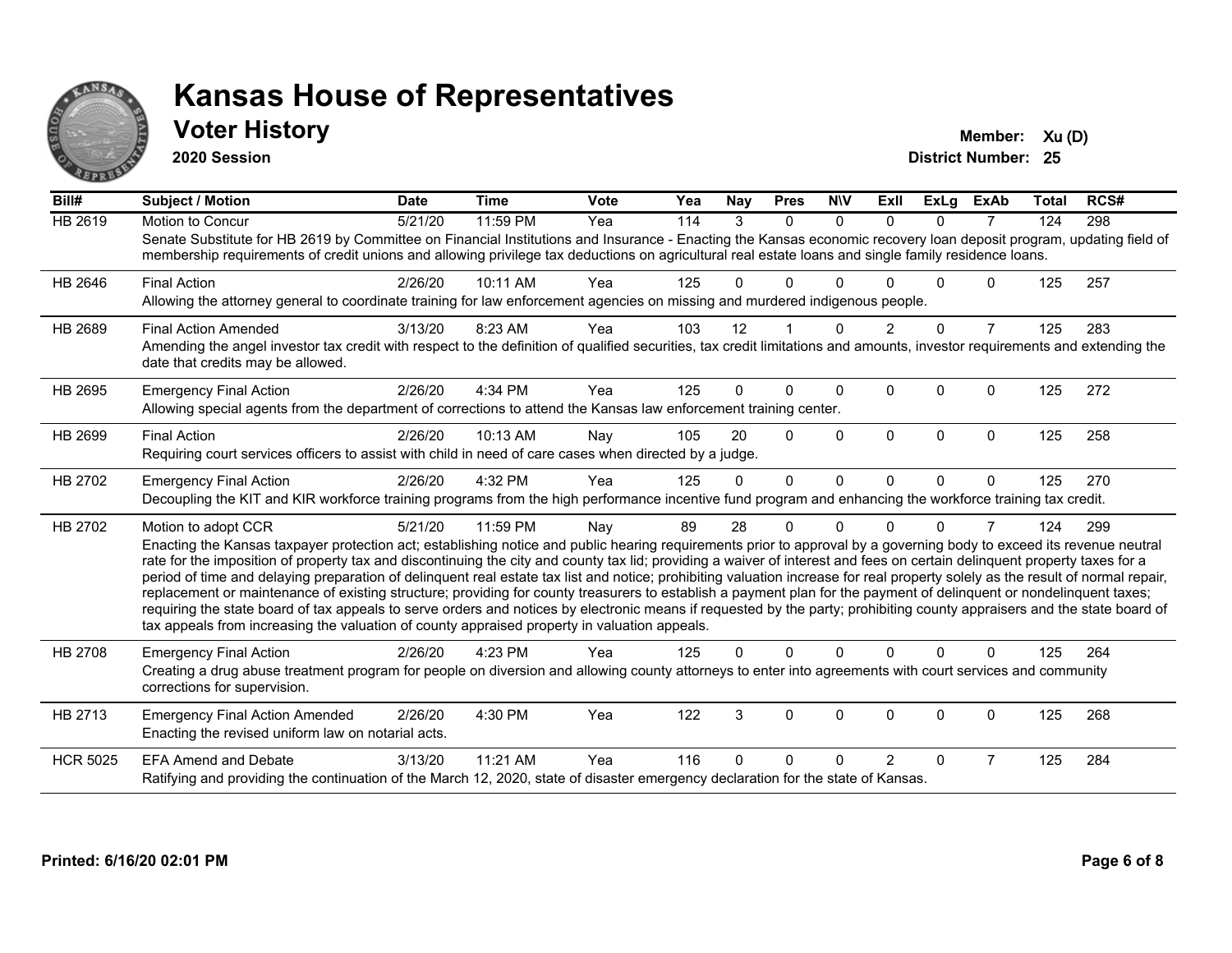

#### **Voter History Member:**  $Xu(D)$

**2020 Session**

| Bill#           | Subject / Motion                                                                                                                                                                                                                                                                  | <b>Date</b> | <b>Time</b> | Vote | Yea | Nay           | <b>Pres</b>  | <b>NIV</b>   | ExII           | <b>ExLg</b>   | <b>ExAb</b> | <b>Total</b> | RCS# |
|-----------------|-----------------------------------------------------------------------------------------------------------------------------------------------------------------------------------------------------------------------------------------------------------------------------------|-------------|-------------|------|-----|---------------|--------------|--------------|----------------|---------------|-------------|--------------|------|
| <b>HCR 5025</b> | Motion to adopt CCR<br>Ratifying and providing the continuation of the March 12, 2020, state of disaster emergency declaration for the state of Kansas, subject to limitations.                                                                                                   | 3/19/20     | 4:11 PM     | Yea  | 115 | 0             | $\Omega$     | 0            | <sup>n</sup>   | 0             | 10          | 125          | 293  |
| <b>SB 27</b>    | <b>EFA Amend and Debate</b><br>House Substitute for SB 27 by Committee on Commerce, Labor and Economic Development - Providing for a maximum of 26 weeks of unemployment insurance<br>benefits and compensation for the pre-payment waiting period.                               | 3/17/20     | 1:02 PM     | Yea  | 119 |               |              |              |                |               |             | 125          | 288  |
| <b>SB 66</b>    | Motion to adopt CCR<br>Appropriations for Fy 2020, 2021 and 2022 for various state agencies.                                                                                                                                                                                      | 3/19/20     | 3:52 PM     | Yea  | 99  | 16            | $\Omega$     | $\mathbf{0}$ |                | $\Omega$      | 10          | 125          | 292  |
| SB 102          | <b>EFA Amend and Debate</b><br>House Substitutes for SB 102 by Committee on Judiciary - Allowing the chief justice of the Kansas supreme court to extend or suspend deadlines or time limitations to<br>secure the health and safety of court users, staff and judicial officers. | 3/16/20     | 12:13 PM    | Yea  | 113 | 5             | $\mathbf{0}$ | 0            | 3              | 0             | 4           | 125          | 285  |
| <b>SB 142</b>   | EFA Sub Bill Amended<br>House Substitute for SB No. 142 by House Committee on K-12 Education Budget - Authorizing the state board of education to grant waivers for school districts from<br>the requirement to provide a minimum number of school hours during the school term.  | 3/17/20     | 10:31 AM    | Yea  | 117 | $\mathcal{P}$ | ŋ            | U            | 2              |               |             | 125          | 287  |
| SB 155          | <b>Final Action</b><br>Cemetery district territory deannexed from the territory of Valley Center.                                                                                                                                                                                 | 2/7/20      | $4:08$ PM   | Yea  | 119 |               | $\Omega$     | 3            | <sup>0</sup>   | $\mathcal{P}$ | $\Omega$    | 125          | 210  |
| SB 173          | <b>EFA Amend and Debate</b><br>House Substitute for SB 173 by Committee on Appropriations - Providing for the Eisenhower legacy transportation plan.                                                                                                                              | 3/16/20     | 7:20 PM     | Nay  | 103 | 16            |              | $\Omega$     | $\overline{2}$ | $\Omega$      | 3           | 125          | 286  |
| <b>SB 173</b>   | Motion to adopt CCR<br>House Substitute for SB 173 by Committee on Appropriations - Providing for the Eisenhower legacy transportation plan.                                                                                                                                      | 3/19/20     | 12:04 PM    | Yea  | 112 | 3             | <sup>0</sup> | 0            | <sup>0</sup>   | $\Omega$      | 10          | 125          | 291  |
| <b>SCR 1613</b> | <b>Final Action</b><br>Amending the bill of rights of the constitution of the state of Kansas to reserve to the people the right to regulate abortion through their elected state representatives<br>and senators.                                                                | 2/7/20      | 4:07 PM     | Nay  | 80  | 43            |              |              |                | 2             | 0           | 125          | 209  |